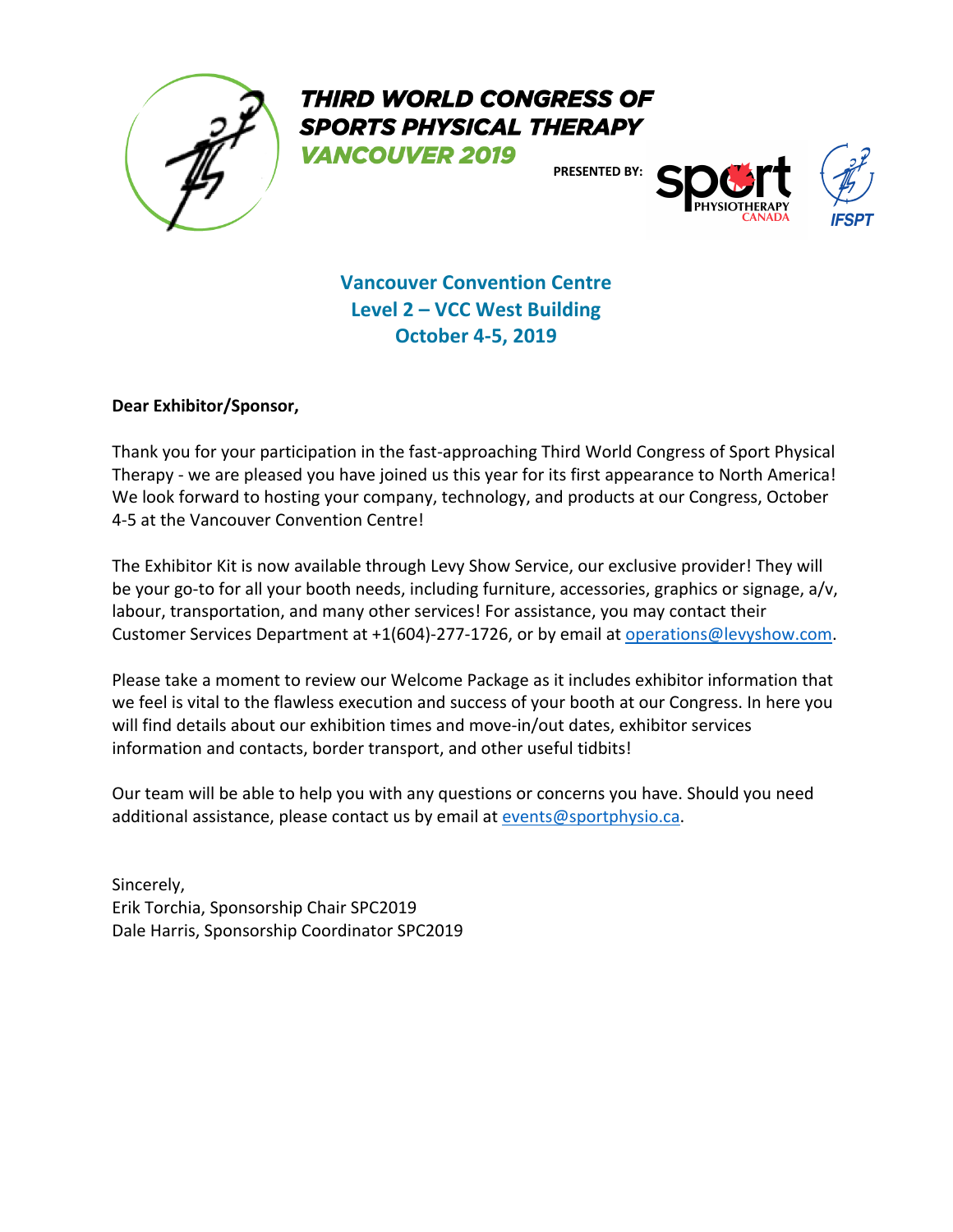



# **CONGRESS VENUE**

Vancouver Convention Centre (VCC West) – Level 2 1055 Canada Place, Vancouver BC, V6C0C3 For visiting information, including directions and parking availability, visit: www.vancouverconventioncentre.com/visiting

# **CONGRESS EXHIBITOR HALL SHOW HOURS**

Thursday October  $3^{rd}$  – 8am-6pm (pre-conference courses) Friday October 4th - 8am-6pm Saturday October 5<sup>th</sup> – 8am- 4:30pm **\*Please refer to the scientific program on www.spc2019.ca for further details on break and lunch times.**

## **EXHIBIT INSTALLATION & DISMANTLE**

# **Move-in: Thursday October 3rd 3pm- 6pm Move-out: Saturday October 5th – 4:30pm-7:30pm**

**\*Exhibit move in/out is not permitted while the show is open. Due to safety procedures, aside from small packing, exhibitors will not be permitted to dismantle exhibits prior to the exhibit hall closing time.**

## **EXHIBITOR SERVICES**

We are pleased to announce that Levy Show Services will be the exclusive service contractor to the Congress. They are pleased to provide a special discounted rate on many of their services if completed forms and payment are submitted prior to **September 20th, 2019.**

Should you have any questions, please contact their Customer Services Department at +1(604)- 277-1726 or operations@levyshow.com.

Please refer to the Levy Show Services order form on the www.spc2019.ca website under the *Sponsor & Exhibitor Booths* tab.

#### **BOOTH ELECTRICITY**

Basic power supply is available at additional cost. Should your exhibit require electric outlets, please access the online submission form:

https://www.vancouverconventioncentre.com/services/exhibitor-services/online-ordering

Should you have any special electrical requirements beyond the basic offerings, please contact Pia Mamaril by email at pmamaril@vancouverconventioncentre.com or phone at +1(604)-647- 7328.

**\*\*Advanced rate order deadline: September 12, 2019. Final deadline October 1st.**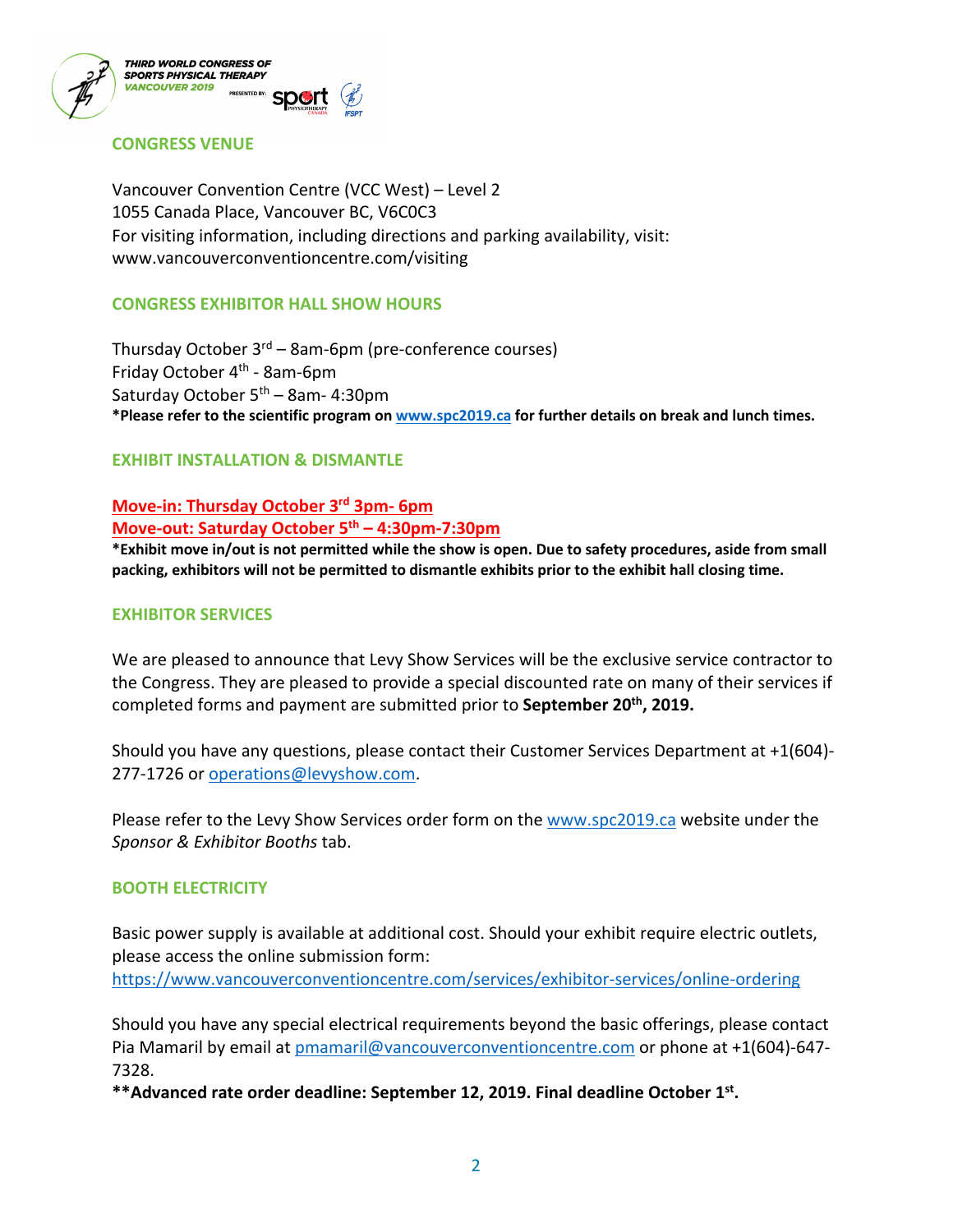

## **INTERNET**

WIFI will be available in the exhibition hall, though will only be at 5mbps. Should you require anything more substantial, please contact the Vancouver Convention Centre and they will be able to provide a quote for the upgrade. Basic connection details will be available upon arrival.

#### **SHIPPING/RECEIVING**

For further details, please refer to Levy Show Services.

#### **STORAGE**

There is no additional storage space provided. Should you have any concerns, please contact us at events@sportphysio.ca.

# **\*UPDATED\* EXHIBITOR FLOOR PLAN**



**\*\*Exhibitor location reservations are not accepted at this time.**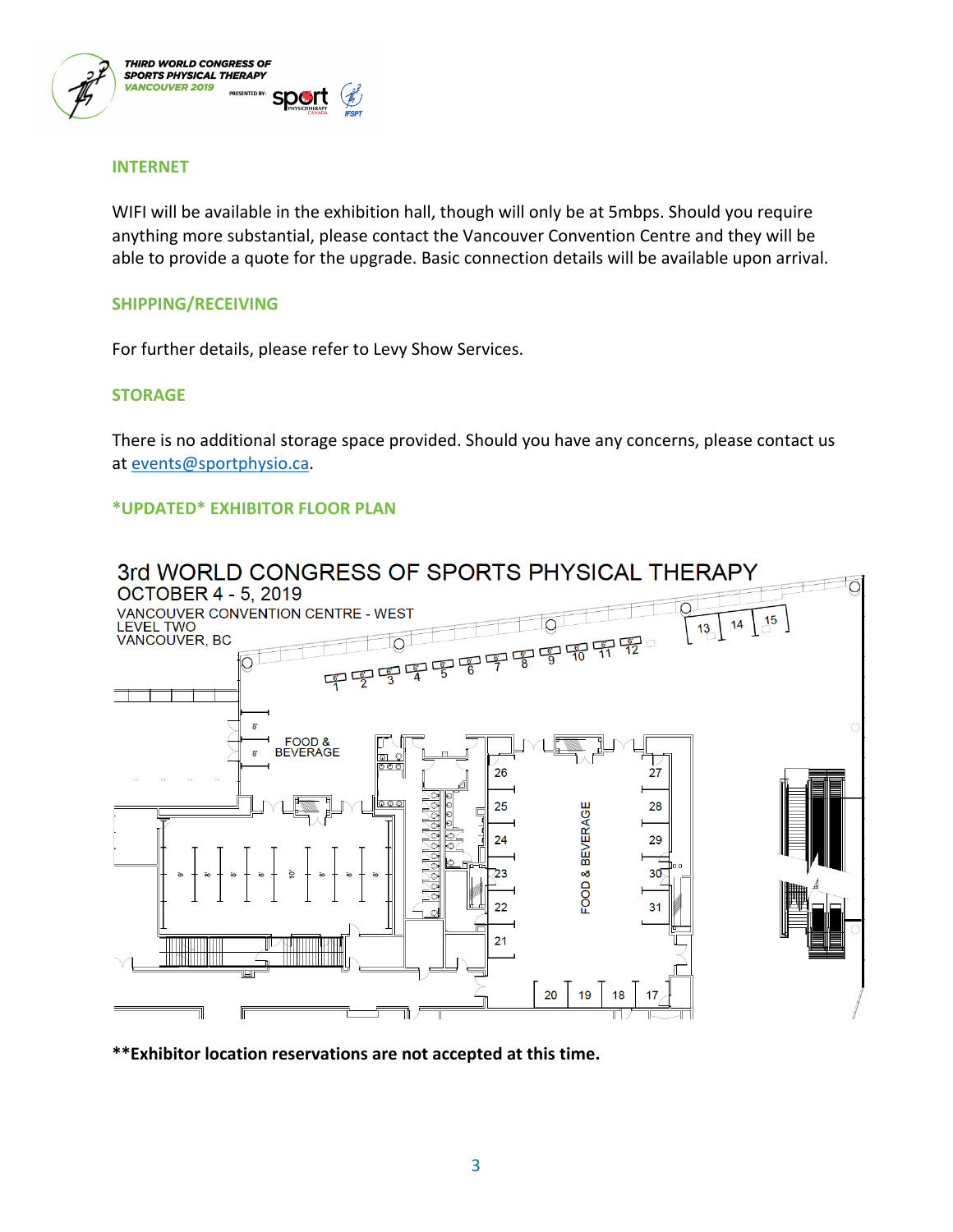

## **EXHIBITOR BOOTH**

## **Standard (Medium) Booth Includes:**

- $\cdot$  8ft high drapery backwall, 3ft high sidewalls, a 6ftx2ft skirted table, 2 fabric chairs, and a booth identification sign.
- $\cdot$  Access to customization and booth building services provided by Levy Show Services. Any additions to the standard booth package are at the cost to the exhibitor, and may require prior approval from the venue and Congress.

## **Small Booths are a simple table-top design. Sizing details to follow.**

## **All exhibitor packages will also include:**

- × Two (2) ID badges for exhibitors. Additional representation is an additional charge.
- $\cdot$  Advertisement of your company on our conference app, and on the Congress website
- $\cdot$  One (1) social media promotion during the conference
- $\cdot$  Exhibitor Postcard Competition: All delegates will be provided with a postcard that they will bring to each exhibitor booth. A draw for prizes will motivate attendees to visit all exhibitors.
- Delegate Kit Bag: Each company may provide one handout or giveaway to be included in the delegate registration kit bag.
- $\cdot$  Further opportunities are available on request, including further sponsorship availability. Please refer to our *Conference Prospectus* for further details.

#### **BORDER-TO-SHOW SERVICES**

The Canada Border Services Agency (CBSA) and the International Events and Convention Centre Services Program (IECSP) officially recognizes our event. Should you be importing display booth items, publications, or other convention material, you may import these items temporarily under the tariff classification 9993.00.00.00 duty free, on the condition that the goods will be exported from Canada upon completion of the congress. If coming from the U.S., please consult the U.S. Customs and Border Protection prior to shipping convention materials.

#### **CUSTOMS BROKER**

The IECSP has designated RHB Logistics Customs Broker as our official broker. This service is facilitated by Levy Show Services. If you have questions concerning importing convention material into Canada, please contact April Cheng at +1(604)-277-1726.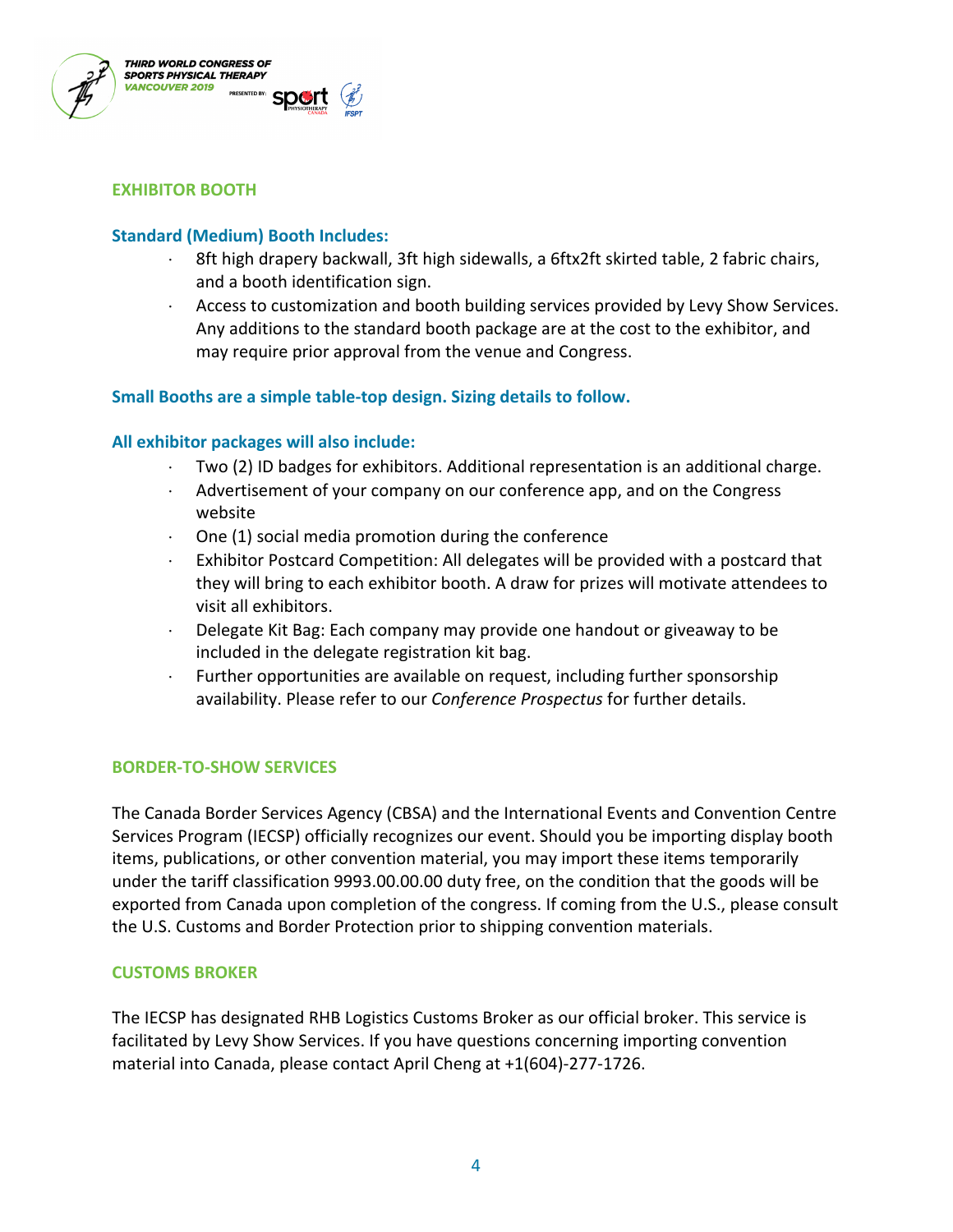

## **SECURITY TIPS**

The Vancouver Convention Centre is the exclusive provider of move-in and move-out security control. After regularly scheduled exhibit hours, the exhibit hall will be locked where possible. Show management's objective is to implement reasonable measures to minimize the risk of loss of property. However, because such reasonable measures cannot absolutely guarantee the prevention of loss, the facility, the Canadian Physiotherapy Association, Sport Physiotherapy Canada, and Levy Show Services are not liable for any loss of merchandise or equipment from your booth before, during, or after the event. It is your responsibility to safeguard your exhibit.

Please be sure that your insurance coverage is adequate to protect your exhibit against damage from the time it leaves your premises until it returns.

## **ACCOMMODATIONS**

The following hotels are offering reduced rates for Congress Exhibitors on a first come, first serve basis. Please let them know you will be in attendance for the Third World Congress of Sport Physical Therapy

- $\cdot$  Fairmont Hotel Vancouver 1800-441-1414 (Quote: WORL2019 for rates)
- × Delta Vancouver Downtown Suites 1844-254-5048 (Quote SPC2019 for rates)
- × Vancouver Marriott Pinnacle Downtown 1800-207-4150
- × Westin Bayshore Hotel 1-888-627-8634
- $\cdot$  Four Seasons Hotel 1-866-223-9333

On-line booking is available at https://www.sportphysio.ca/calendar-of-upcomingevents/spc2019/accomodations.

# **\*ALERT\*: HOTEL POACHER/PIRATE ALERT:**

**We have learned that unauthorized housing companies (poachers or pirates) have been contacting our members offering less expensive rates at hotels for the World Congress of Sports Physical Therapy. When individuals book hotel accommodations through poachers or pirates, the consequences can be costly: event participants may be left without hotel rooms when they arrive at the event and incur fraudulent charges on their credit cards.** 

**Sport Physiotherapy Canada (SPC) has worked diligently with hotels in Vancouver to establish room blocks for attendees, speakers and exhibitors and does not work with third party housing providers. Improper solicitation of hotel reservations from any company or housing provider is not approved by SPC or The Canadian Physiotherapy Association (CPA).**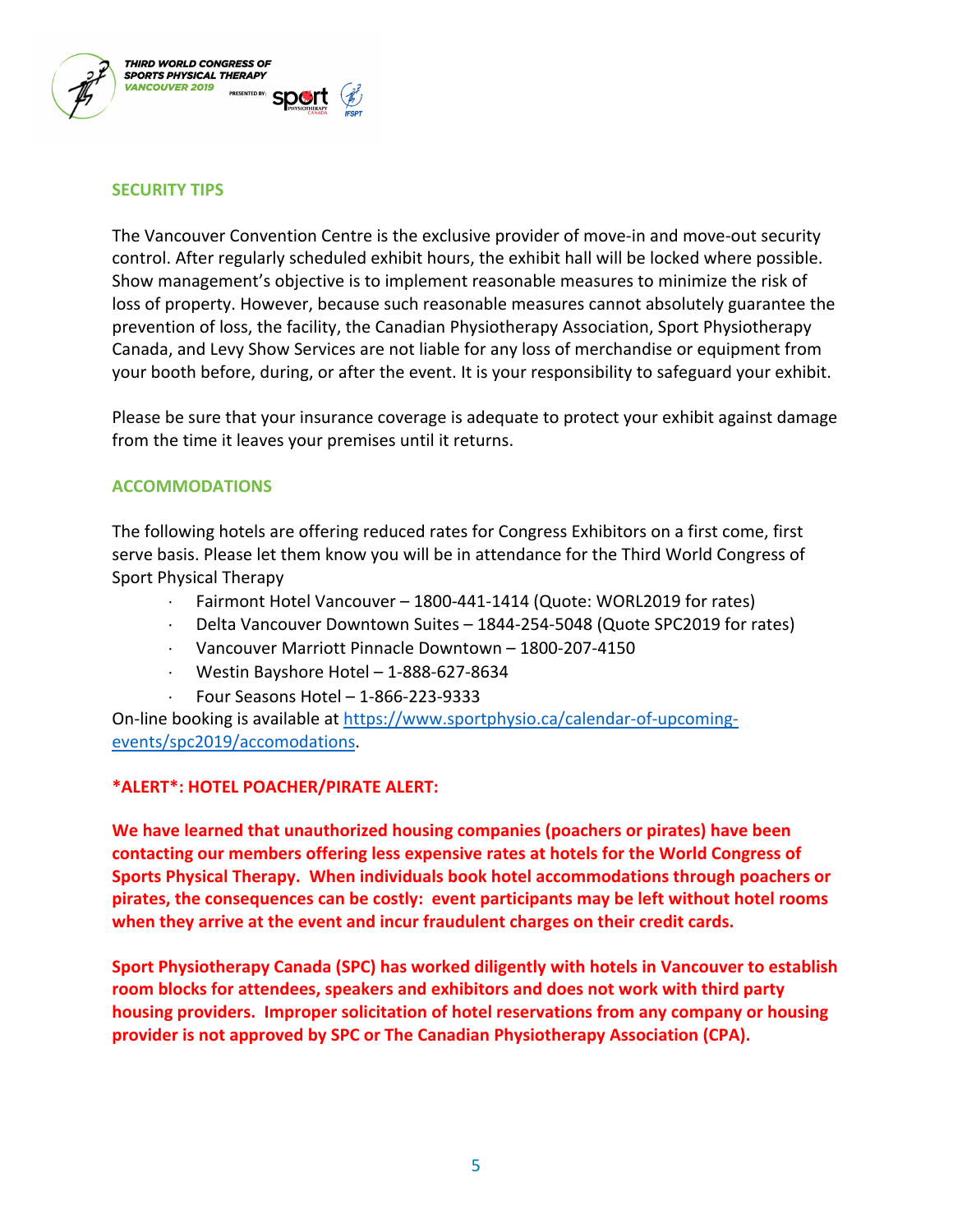

#### **PARKING**

Ample parking is available through independent operators within the West Building at 1055 Canada Place. Enter off of Canada Place, a half-block west of the Burrard Street Intersection on the right-hand side.

## **BADGES**

Your booth provides two (2) badges within your exhibitor registration and will be available at the registration desk. Additional badges may be purchased for an additional surcharge – please email events@sportphysio.ca for details. Booth representatives must be wearing badges at all times at booths and must be staffed during published exhibit hall hours.

## **FOOD AND BEVERAGE**

Exhibitors will be provided food for two attendees during the breaks. Additional meals will incur a charge.

## **RECEPTION**

The opening reception will be immediately following the final plenary session on Day 1 in the exhibitor area, starting at 6pm on Friday October 4<sup>th</sup>. Two representatives from your booth are welcome to attend and network with the attendees.

#### **LOGO SUBMISSION**

Please be sure to provide your company's logos in .jpeg format to events@sportphysio.ca. Without this provided, your logo may not be included on Congress branded material, website, and conference app.

# **POLICIES & PROCEDURES**

- All sponsors must abide by the hours of the exhibit hall and venue instructions.
- $\cdot$  Move-in/out must be completed in the time allotted (as noted above)
- Levy Show Services is the Congress' exclusive provider. Should you have additional booth requirements, please make arrangements with Levy Show Services.
- $\cdot$  We are unable to hold exhibit or sponsorship allotment without receipt of a completed application and full payment.

# **CANCELLATIONS & REFUND POLICY**